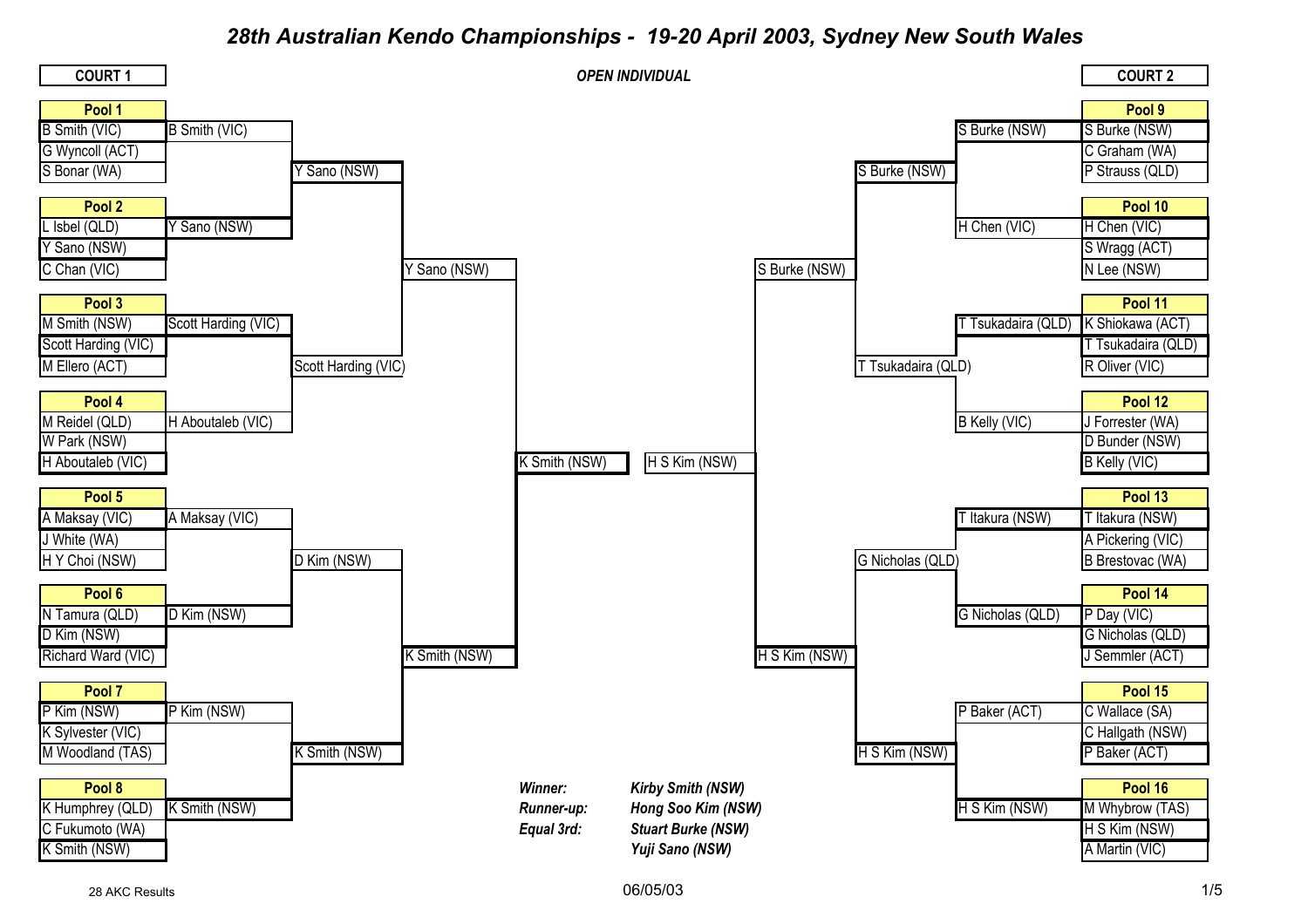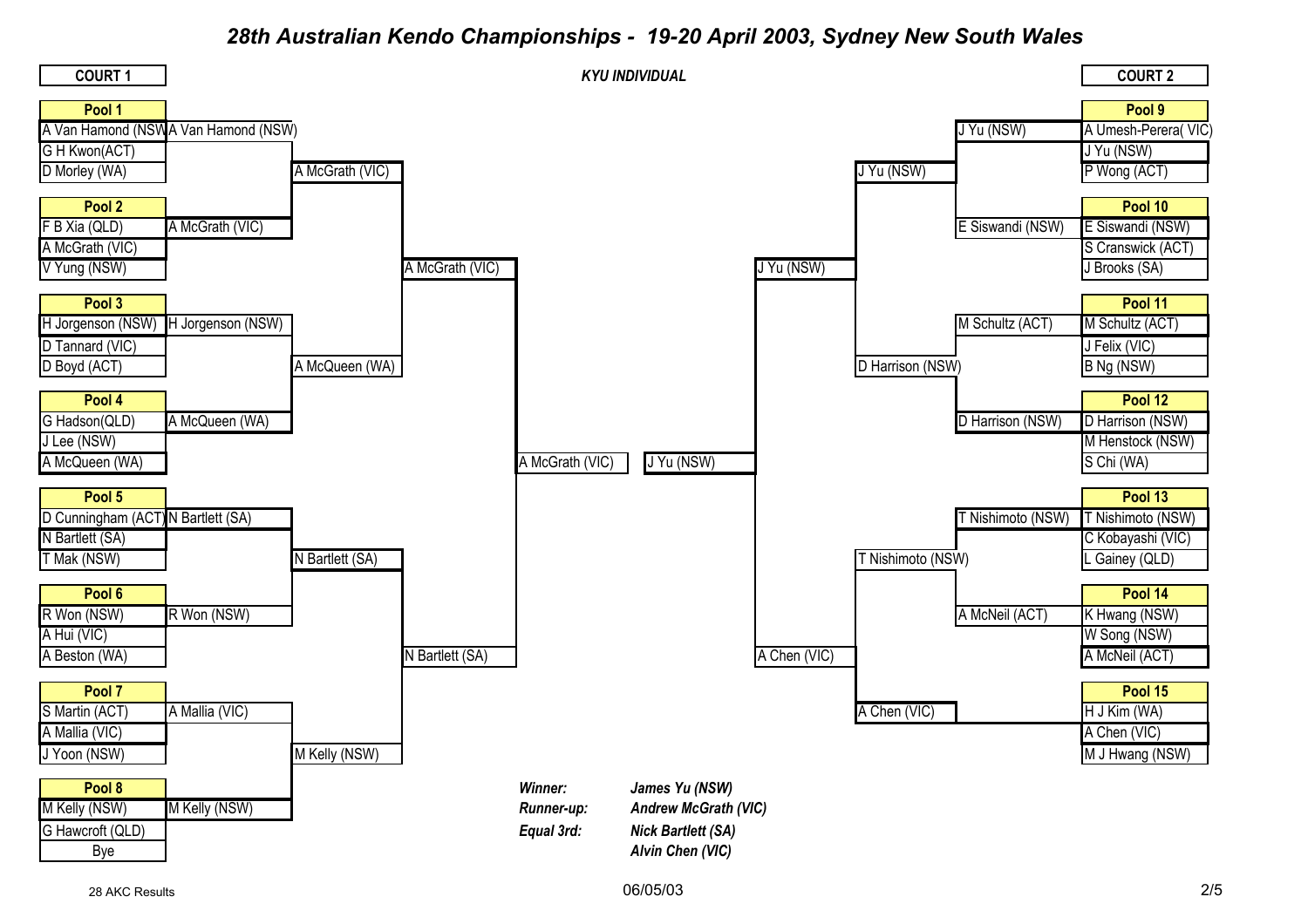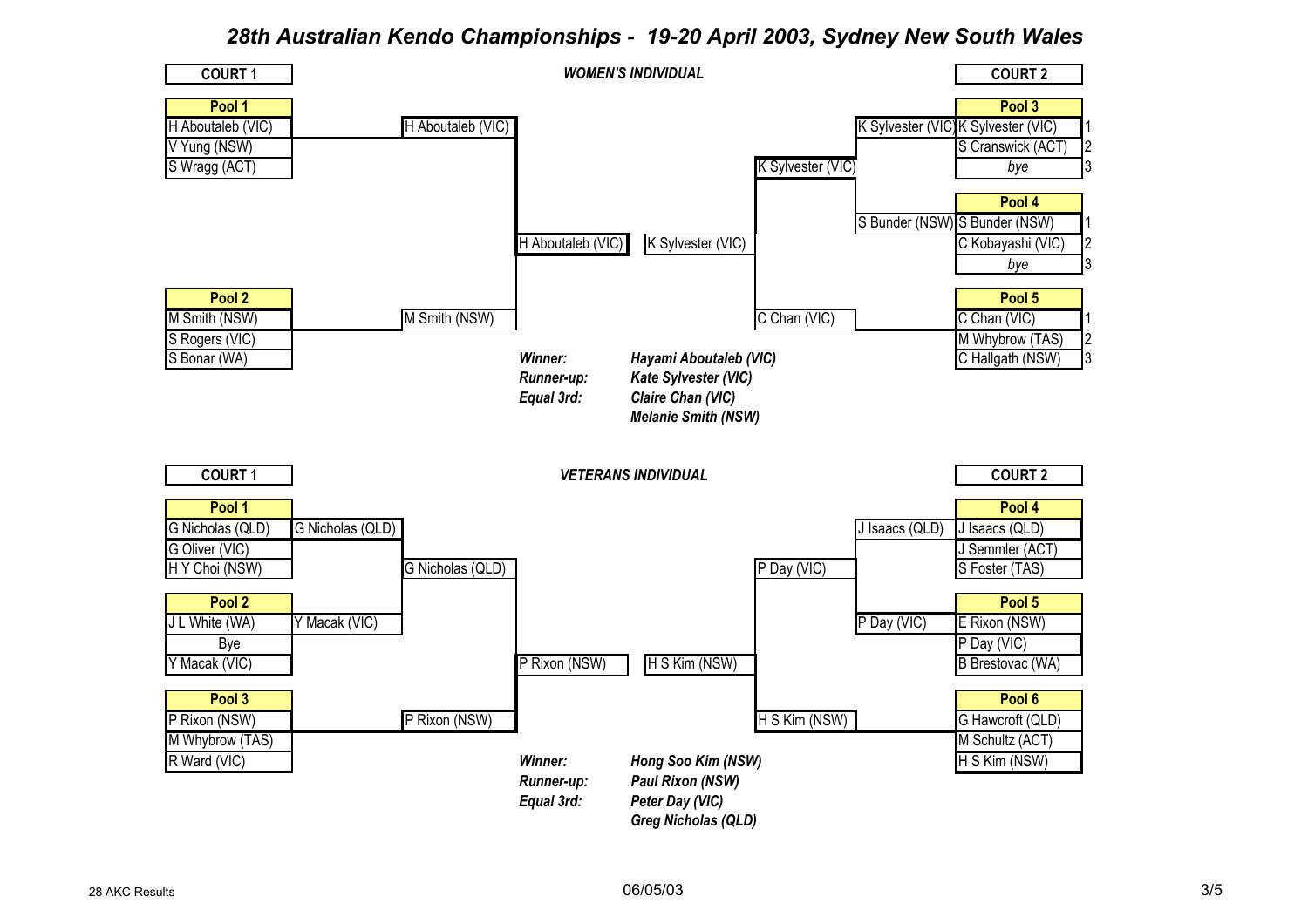



*KATA TEAMS*



06/05/03 4/5